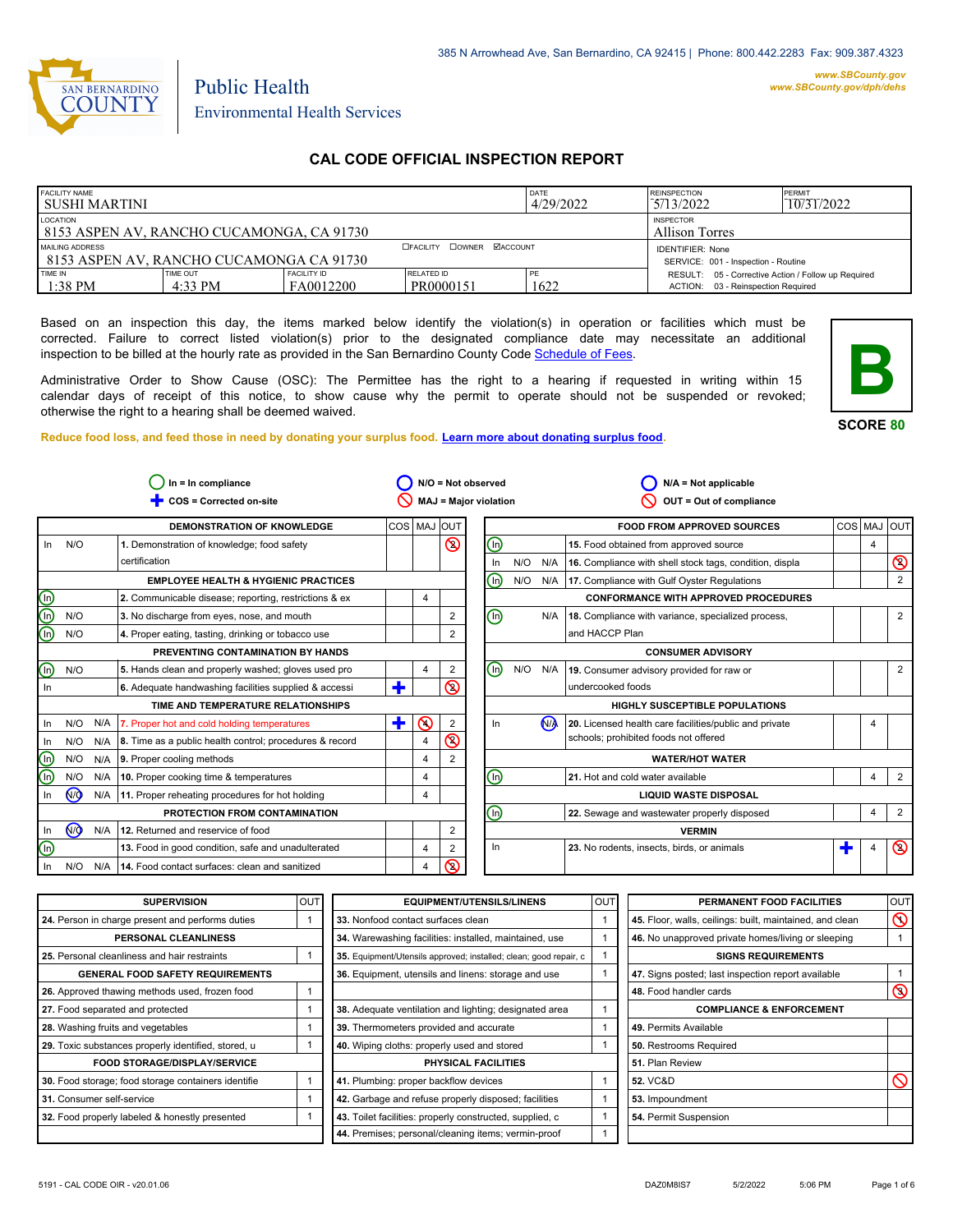

Environmental Health Services

Public Health

# **CAL CODE OFFICIAL INSPECTION REPORT**

| <b>FACILITY NAME</b><br><b>SUSHI MARTINI</b> |                                                                                                                        |                                                                                                                                                                                                                                                                                                                                                                                                                                                                                                                                    | DATE<br>4/29/2022                  |              |  |
|----------------------------------------------|------------------------------------------------------------------------------------------------------------------------|------------------------------------------------------------------------------------------------------------------------------------------------------------------------------------------------------------------------------------------------------------------------------------------------------------------------------------------------------------------------------------------------------------------------------------------------------------------------------------------------------------------------------------|------------------------------------|--------------|--|
| LOCATION                                     | 8153 ASPEN AV, RANCHO CUCAMONGA, CA 91730                                                                              |                                                                                                                                                                                                                                                                                                                                                                                                                                                                                                                                    | <b>INSPECTOR</b><br>Allison Torres |              |  |
|                                              |                                                                                                                        | 7. PROPER HOT AND COLD HOLDING TEMPERATURES                                                                                                                                                                                                                                                                                                                                                                                                                                                                                        |                                    | <b>MAJOR</b> |  |
| <b>POINTS</b>                                | Compliance date not specified<br><b>Complied on 4/29/2022</b><br>Violation Reference - HSC -<br>113996, 113998, 114037 | Inspector Comments: Measured the following potentially hazardous foods between 50-51F in the cold<br>holding unit in front of the fryer:<br>- raw chicken<br>- raw egg mixture<br>- cheese cake<br>- whipped cream<br>- beef gyoza<br>- raw shrimp<br>- scallops<br>- calamari strips<br>- imitation crab<br>Note: The cook stated the raw chicken, raw egg mixture, cheese cake, whipped cream, beef gyoza, and<br>shrimp had all been in the cold holding unit over night. The scallops, calamari strips, and imitation crab had |                                    |              |  |

been placed in the cold holding unit approximately two (2) hours prior to inspection. The ambient temperature of the cold holding unit was 50F.

Maintain all potentially hazardous foods in cold holding at 41F or below.

Corrected on Site: The raw chicken, raw egg mixture, cheese cake, whipped cream, beef gyoza, and raw shrimp were all voluntarily discarded by the employees. The scallops, calamari strips, and imitation crab were all rapidly cooled to 41F. See VC & D.

A reinspection will be conducted on or after three (3) days to ensure cold holding unit is fixed.

**Violation Description:** Potentially hazardous foods shall be held at or below 41F or at or above 135F. (113996, 113998, 114037, 114343(a))

**More Information: <https://youtu.be/RI6w5DtEs7w>**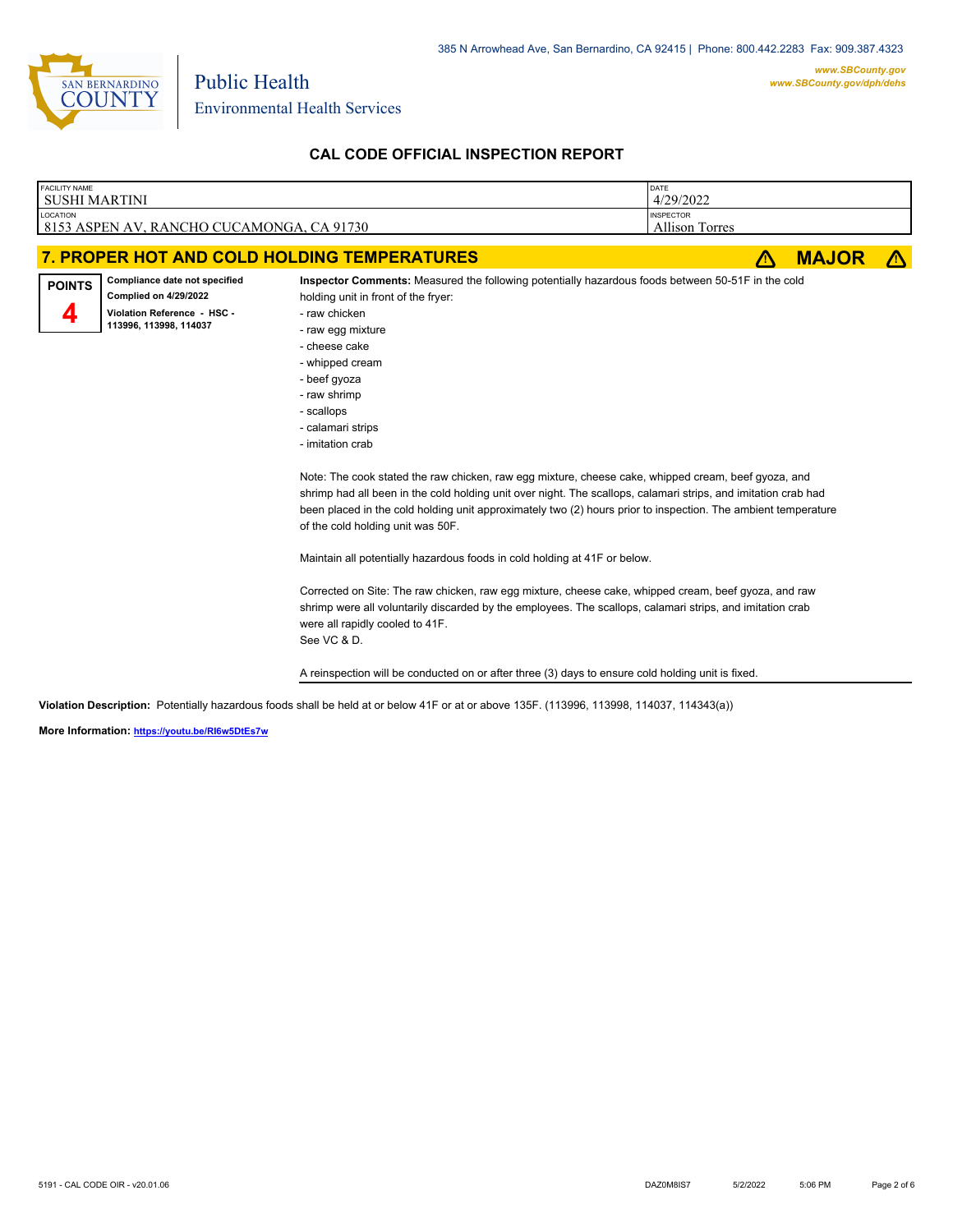

| <b>SUSHI MARTINI</b>                                                                |                                                                                                                                                                                                   | DATE<br>4/29/2022                  |
|-------------------------------------------------------------------------------------|---------------------------------------------------------------------------------------------------------------------------------------------------------------------------------------------------|------------------------------------|
| LOCATION<br>8153 ASPEN AV, RANCHO CUCAMONGA, CA 91730                               |                                                                                                                                                                                                   | <b>INSPECTOR</b><br>Allison Torres |
|                                                                                     |                                                                                                                                                                                                   |                                    |
|                                                                                     | 1. DEMONSTRATION OF KNOWLEDGE; FOOD SAFETY CERTIFICATION                                                                                                                                          |                                    |
| Compliance date not specified<br><b>POINTS</b>                                      | Inspector Comments: 1.) Employee was unable to adequately describe the manual three compartment                                                                                                   |                                    |
| <b>Complied on 4/29/2022</b><br>2<br>Violation Reference - HSC -<br>113947-113947.1 | ware washing procedure. Employee stated dishes are rinsed with sanitizer and was unsure of how long<br>dishes should remain in sanitizer.                                                         |                                    |
|                                                                                     | Ensure all employees are able to demonstrate knowledge and are properly trained in food safety.                                                                                                   |                                    |
|                                                                                     | Corrected on Site: Employee was educated on manual ware washing by the following procedure.<br>1. Wash dishes with minimum 100F water and soap.<br>2. Rinse dishes with cold clear running water. |                                    |
|                                                                                     | 3. Sanitize dishes with either quaternary ammonia, 200 ppm for one minute or chlorine at 100 ppm for 30<br>seconds.                                                                               |                                    |
|                                                                                     | 2.) Upon questioning, cook was unsure what temperature chicken should be cooked to.                                                                                                               |                                    |
|                                                                                     | Ensure all employees are able to demonstrate knowledge and are properly trained in food safety.                                                                                                   |                                    |
|                                                                                     | Corrected on Site: Employee was educated on proper chicken cooking temperature (165F).                                                                                                            |                                    |
|                                                                                     | 3.) Upon questioning, cook could not describe proper cooling procedures.                                                                                                                          |                                    |
|                                                                                     | Ensure all employees are able to demonstrate knowledge and are properly trained in food safety.                                                                                                   |                                    |
|                                                                                     | Corrected on Site: Employee was educated on cooling procedures by the following isntructions.                                                                                                     |                                    |
|                                                                                     | Ensure potentially hazardous foods are cooled rapidly from 135F to 70F within two hours and then cooled                                                                                           |                                    |
|                                                                                     | from 70F to 41F or below for a total of six hours using approved cooling methods.                                                                                                                 |                                    |
|                                                                                     | Approved cooling methods include:                                                                                                                                                                 |                                    |
|                                                                                     | 1. Placing the food in shallow, heat-conductive pans.                                                                                                                                             |                                    |
|                                                                                     | 2. Separating the food into smaller or thinner portions.                                                                                                                                          |                                    |
|                                                                                     | 3. Using rapid cooling equipment such as chill blasters.                                                                                                                                          |                                    |
|                                                                                     | 4. Adding ice as an ingredient.                                                                                                                                                                   |                                    |
|                                                                                     | 5. Using ice paddles.                                                                                                                                                                             |                                    |
|                                                                                     | 6. Placing containers in an ice bath, stirring food frequently.                                                                                                                                   |                                    |
|                                                                                     | 7. In accordance to an approved HACCP Plan                                                                                                                                                        |                                    |
|                                                                                     | When placing food in the refrigerator to cool, containers should be loosely covered or uncovered if                                                                                               |                                    |
|                                                                                     | protected from overhead contamination, to facilitate heat transfer from the surface of the food.                                                                                                  |                                    |

food safety certification examination. (113947-113947.1)

**More Information: <http://www.sbcounty.gov/uploads/dph/dehs/Depts/EnvironmentalHealth/FormsPublications/FoodSafetyPracticesOverview.pdf>**

### **6. ADEQUATE HANDWASHING FACILITIES SUPPLIED & ACCESSIBLE**

**Compliance date not specified Complied on 4/29/2022 Violation Reference - POINTS**

**Inspector Comments:** Observed employee wash hands in the preparation sink.

Discontinue this practice. Ensure employees are washing their hands in the hand wash sink only.

**Violation Description:** Handwashing soap and towels or drying device shall be provided in dispensers; dispensers shall be maintained in good repair. (113953.2) Adequate facilities shall be provided for hand washing. (113953, 113953.1, 114067(f)). Handwashing sink is not separated from a warewashing sink by a 6 inch high metal splashguard or 24 inch separation. (113953) Handwashing sinks shall not be obstructed, inaccessible, used improperly or kept unclean. (113953.1)

**2**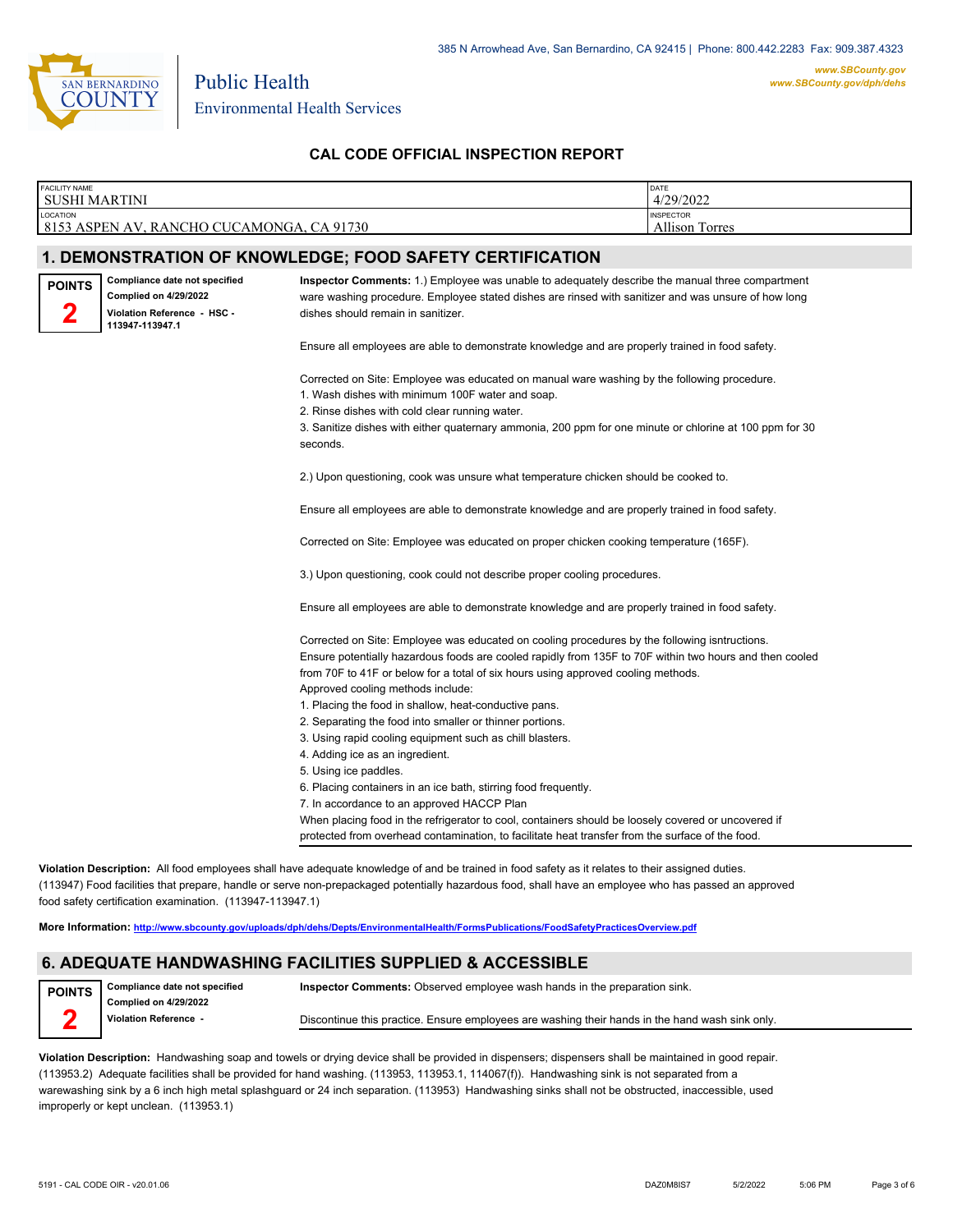

| <b>FACILITY NAME</b><br>l SUSHI MARTINI |                                                                                          |                                                                                                                                                                                                                   | DATE<br>4/29/2022                  |
|-----------------------------------------|------------------------------------------------------------------------------------------|-------------------------------------------------------------------------------------------------------------------------------------------------------------------------------------------------------------------|------------------------------------|
| LOCATION                                | 8153 ASPEN AV, RANCHO CUCAMONGA, CA 91730                                                |                                                                                                                                                                                                                   | <b>INSPECTOR</b><br>Allison Torres |
|                                         |                                                                                          | 8. TIME AS A PUBLIC HEALTH CONTROL; PROCEDURES & RECORDS                                                                                                                                                          |                                    |
| <b>POINTS</b><br>Ω                      | Compliance date not specified<br><b>Not In Compliance</b><br>Violation Reference - HSC - | Inspector Comments: Observed time as a public health control being used for sushi rice. Time stamp<br>stickers were observed but written procedures were not available.                                           |                                    |
|                                         | 114000                                                                                   | Ensure that written procedures are maintained in the food facility, and are available to the enforcement<br>agency upon request; written procedures must demonstrate compliance with Cal Code Sections 114000 and |                                    |

114002.

**Violation Description:** When time only, rather than time and temperature, is used as a public health control; food must be marked or otherwise identified as to what time the food was removed from temperature control. (114000) Food items shall not exceed the time marked. (114000)

#### **14. FOOD CONTACT SURFACES: CLEAN AND SANITIZED**

| <b>POINTS</b> | Compliance date not specified<br>Not In Compliance       | Inspector Comments: Observed mold and calcium like build up on the ice deflector in the ice machine. |
|---------------|----------------------------------------------------------|------------------------------------------------------------------------------------------------------|
|               | Violation Reference - HSC -<br>113984(e), 114097, 114099 | Note: No ice was observed to be contaminated.                                                        |
|               |                                                          | Ensure all food contact surfaces are maintained in a clean and sanitary condition.                   |

**Violation Description:** All food contact surfaces of utensils and equipment shall be clean and sanitized. (113984(e), 114097, 114099.1, 114099.4, 114099.6, 114101 (b-d), 114105, 114109, 114111, 114113, 114115 (a, b, d), 114117, 114125(b), 114135, 114141)

**More Information: <https://youtu.be/Gz6zPqZtv2s>**

### **16. COMPLIANCE WITH SHELL STOCK TAGS, CONDITION, DISPLAY**

| <b>POINTS</b> | Compliance date not specified | Inspector Comments: Upon questioning, no oyster shell stock tags were available for past empty lots. |
|---------------|-------------------------------|------------------------------------------------------------------------------------------------------|
|               | <b>Not In Compliance</b>      |                                                                                                      |
|               | Violation Reference - HSC -   | Shell stock tags/ labels must be held for 90 calendar days from the date the lot is emptied.         |
|               | 114039 - 114039.5             |                                                                                                      |

**Violation Description:** Shell stock shall have complete certification tags and shall be properly stored and displayed. (114039 - 114039.5)

## **23. NO RODENTS, INSECTS, BIRDS, OR ANIMALS**

| <b>POINTS</b> | Compliance date not specified                            | Inspector Comments: 1.) Observed five (5) dry rodent droppings on the shelve holding the soda bags in                                                                                              |
|---------------|----------------------------------------------------------|----------------------------------------------------------------------------------------------------------------------------------------------------------------------------------------------------|
|               | Complied on 4/29/2022                                    | the kitchen.                                                                                                                                                                                       |
|               | Violation Reference - HSC -<br>114259.1, 114259.4, 11425 | 2.) Observed three (3) dry rodent droppings on top of the mechanical warewashing machine.<br>3.) Observed eight (8) dry rodent droppings on top of a shelve in the upstairs chemical storage room. |
|               |                                                          |                                                                                                                                                                                                    |

After a thorough search of the facility, observed no signs of an active infestation.

Note: No food or food contact surfaces were observed to be contaminated. Pest control receipt from "Eco Pest Control" on 4/26/2022 stated "no activity reported".

Clean and sanitize all affected areas and maintain the facility free from vermin.

A reinspection will be conducted on or after three (3) days to ensure no rodent activity is present.

**Violation Description:** Food facility shall be kept free of vermin: rodents (rats, mice), cockroaches, flies. (114259.1, 114259.4, 114259.5) Live animals are not allowed in a food facility unless, food employees with service animals may handle or care for their service animal if they wash their hands as required or persons who are licensed pursuant to Chapter 11.5 of Division 3 of the Business and Professions Code. (114259.4, 114259.5)

**More Information: [https://youtu.be/1yuxW\\_p9Bxs](https://youtu.be/1yuxW_p9Bxs)**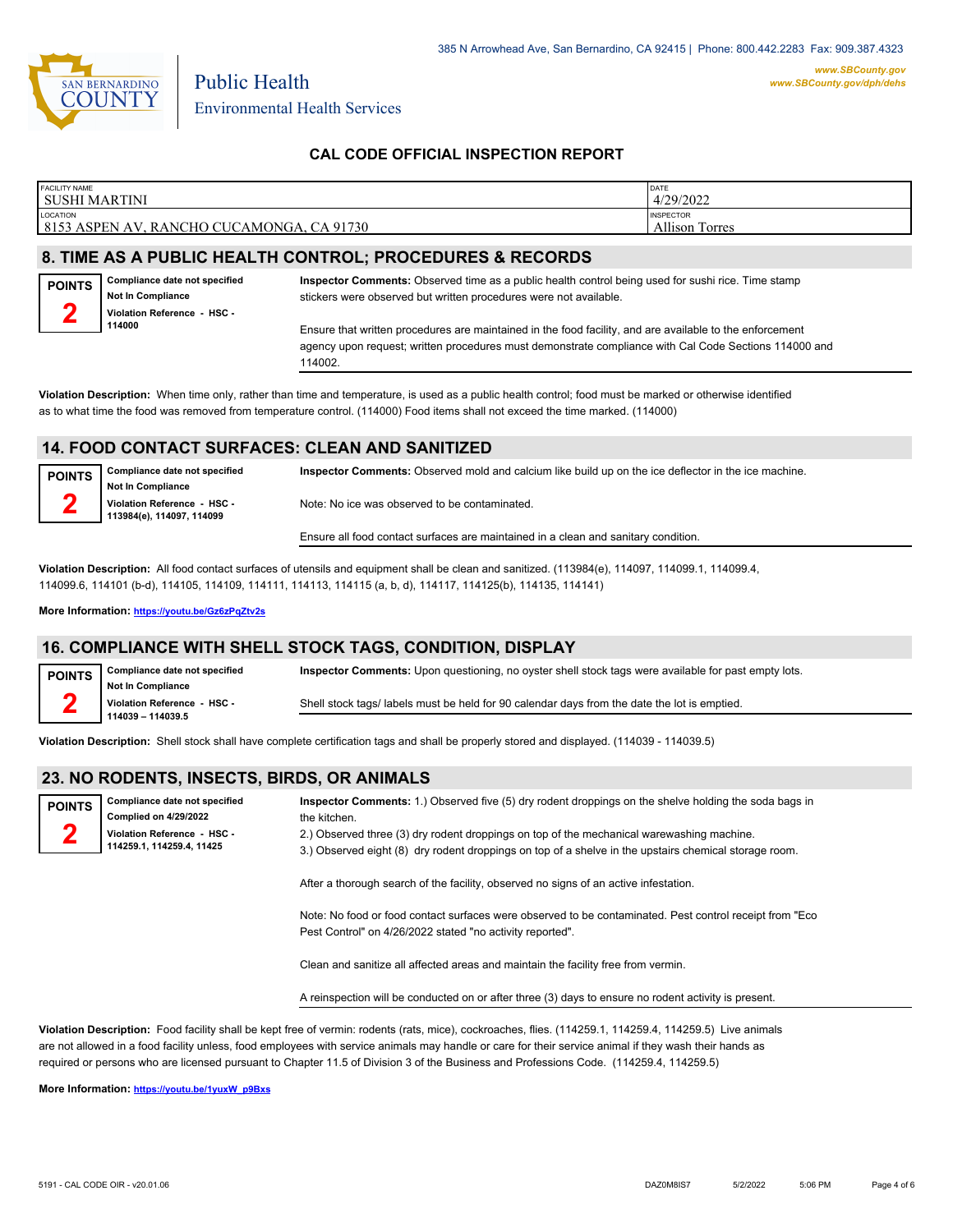

| <b>FACILITY NAME</b>                      | DATE                  |
|-------------------------------------------|-----------------------|
| SUSHI MARTINI                             | 4/29/2022             |
| LOCATION                                  | <b>INSPECTOR</b>      |
| 8153 ASPEN AV, RANCHO CUCAMONGA, CA 91730 | <b>Allison Torres</b> |
|                                           |                       |

#### **45. FLOORS, WALLS AND CEILINGS: BUILT, MAINTAINED, AND CLEAN**

| <b>POINTS</b> | Compliance date not specified |
|---------------|-------------------------------|
|               | Not In Compliance             |
|               | Violation Reference - HSC -   |
|               | 114143 (d), 114266            |

**Inspector Comments:** Observed heavy food debris build up on the floor under the heavy equipment throughout the kitchen and on the floor in the warewashing area.

Clean and maintain the floors clean.

**Violation Description:** The walls / ceilings shall have durable, smooth, nonabsorbent, and washable surfaces. All floor surfaces, other than the customer service areas, shall be approved, smooth, durable and made of nonabsorbent material that is easily cleanable. Approved base coving shall be provided in all areas, except customer service areas and where food is stored in original unopened containers. Food facilities shall be fully enclosed. All food facilities shall be kept clean and in good repair. (114143 (d), 114257, 114266, 114268, 114268, 114271, 114272) Cleaning must be an approved dustless method. (114268.1) Mats and duckboards, if used, must be removable and easily cleanable. (114272) Open-air barbecues or wood-burning ovens floor surfaces must extend a minimum of five feet and be impervious or easily cleanable. (114143(d))

#### **48. FOOD HANDLER CERTIFICATION**

| <b>POINTS</b> | Compliance date not specified | Inspector Comments: Observed four (4) food service workers at this facility without a current/ valid San     |
|---------------|-------------------------------|--------------------------------------------------------------------------------------------------------------|
|               | <b>Not In Compliance</b>      | Bernardino County food handler/worker card.                                                                  |
|               | Violation Reference - SBCC -  |                                                                                                              |
|               | 33.0409                       | Provide a valid San Bernardino County Food Handler card for each of these workers within 14 days. A          |
|               |                               | missing food handler card information and verification sheet was provided to fill out and fax form and cards |
|               |                               | and return to San Bernardino County Environmental Health Services department.                                |
|               |                               | Fax form and cards to (909)387-4323 or send to sbcfoodworker@gmail.com                                       |
|               |                               | Failure to do so will result in a charged re-inspection with a minimum of 30 minutes at \$122.50 to verify   |
|               |                               | compliance.                                                                                                  |

Note: Food handler cards MUST be issued by San Bernardino County to be valid.

**Violation Description:** This facility is currently in violation with the food handler certification requirement for San Bernardino County, which states all food handlers must obtain a valid food handler certificate within fourteen (14) days of employment (33.0410, 33.044). Failure to provide proof of food handler certification within fourteen (14) days will result in unannounced billable (at our current hourly rate) re-inspections to verify compliance.

This facility operator must complete the 'Missing Food Handler' form provided by the inspector and email an electronic copy (scans or photos are ok as long as they are readableto sbcfoodworker@gmail.com

**More Information: <https://wp.sbcounty.gov/dph/wp-content/uploads/sites/7/2022/04/SB-Flyer-2019-completed-English-Spanish.pdf>**

| 52. VC & D    |                                                                                                    |                                                                                                                                                                                                                      |  |
|---------------|----------------------------------------------------------------------------------------------------|----------------------------------------------------------------------------------------------------------------------------------------------------------------------------------------------------------------------|--|
| <b>POINTS</b> | Compliance date not specified<br><b>Not In Compliance</b><br>Violation Reference - HSC -<br>113980 | Inspector Comments: Employees voluntarily discarded the following items:<br>- raw chicken 4 lbs<br>- raw egg mixture 1lb<br>- cheese cake 2 lbs<br>- whipped cream 2 lbs<br>- beef gyoza 3 lbs<br>- raw shrimp 2 lbs |  |

**Violation Description:** Operator has voluntarily consented to the condemnation and destruction of food as said material being unfit for human consumption or otherwise in violation of California Health and Safety Code, Division 104, Part 5, Chapter 1 through 8, the disposition of which is provided for by Chapter 8, Article 3, Section 111895.

"I (We) hereby voluntarily agree to the condemnation and destruction of the following material(s) listed in violation number 52. By signing this Offical Inspection Report (OIR), I (We) hereby release the County of San Bernardino and its agent from any and all liability."